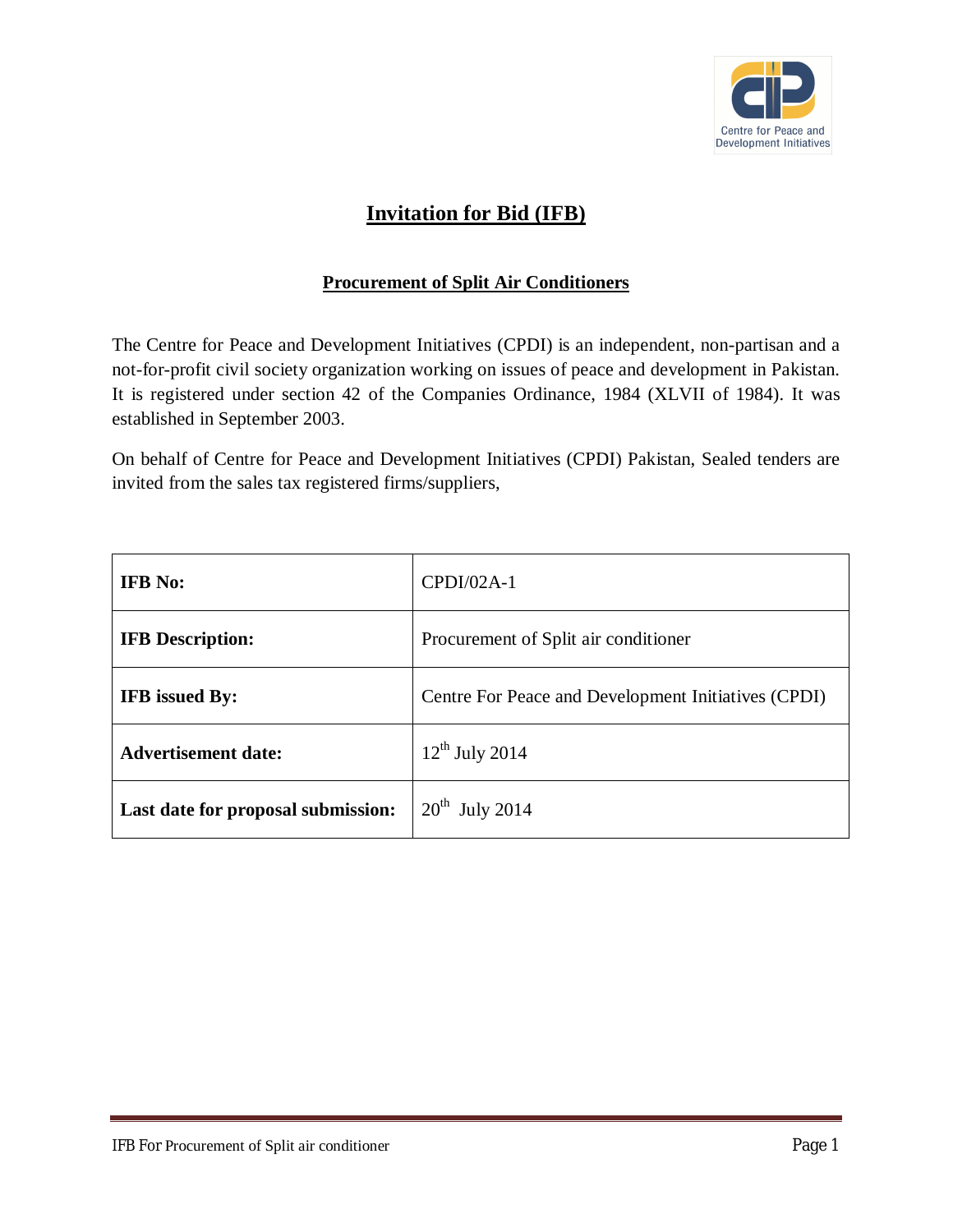

# **PART-I**

## **INSTRUCTIONS TO BIDDERS**

#### **Introduction**

**General**: The Purchaser invites Sealed Bids for the supply of Split air conditioners to the CPDI office,

#### **Eligible Bidders**:

- Seller not provided and will not provide material support or resources to any individual or organization that it knows, or has reason to know, is an individual or organization that advocates, plans, sponsors, engages in, or has engaged in an act of terrorism*.*
- The bidder is not blacklisted by any government or semi government organization.

#### **Cost of Bid**:

The Bidder shall bear all costs associated with the preparation and submission of the Bid and CPDI will in no case be responsible or liable for those costs, regardless of the conduct or outcome of the solicitation.

#### **Specifications of machines/goods:**

Bidders should provide the following:

- a) Complete specifications: make, model, origin, and full technical information
- b) In case of a machine manufactured in one country and assembled in another country, clear information may be provided of the parts which are manufactured in the country of assembly.
- c) Complete set of necessary literature (catalogues/ brochures).
- d) The machine quoted is new in all respects and there is no 2nd hand/low quality materials or part/accessory in the machine.

#### **Price/Payment:**

- a) Price should be quoted in Pak Rupees, including all taxes.
- b) All prices must include all taxes, transportation, loading and unloading charges, compulsory payments, levies and duties, including Sales Tax (if applicable).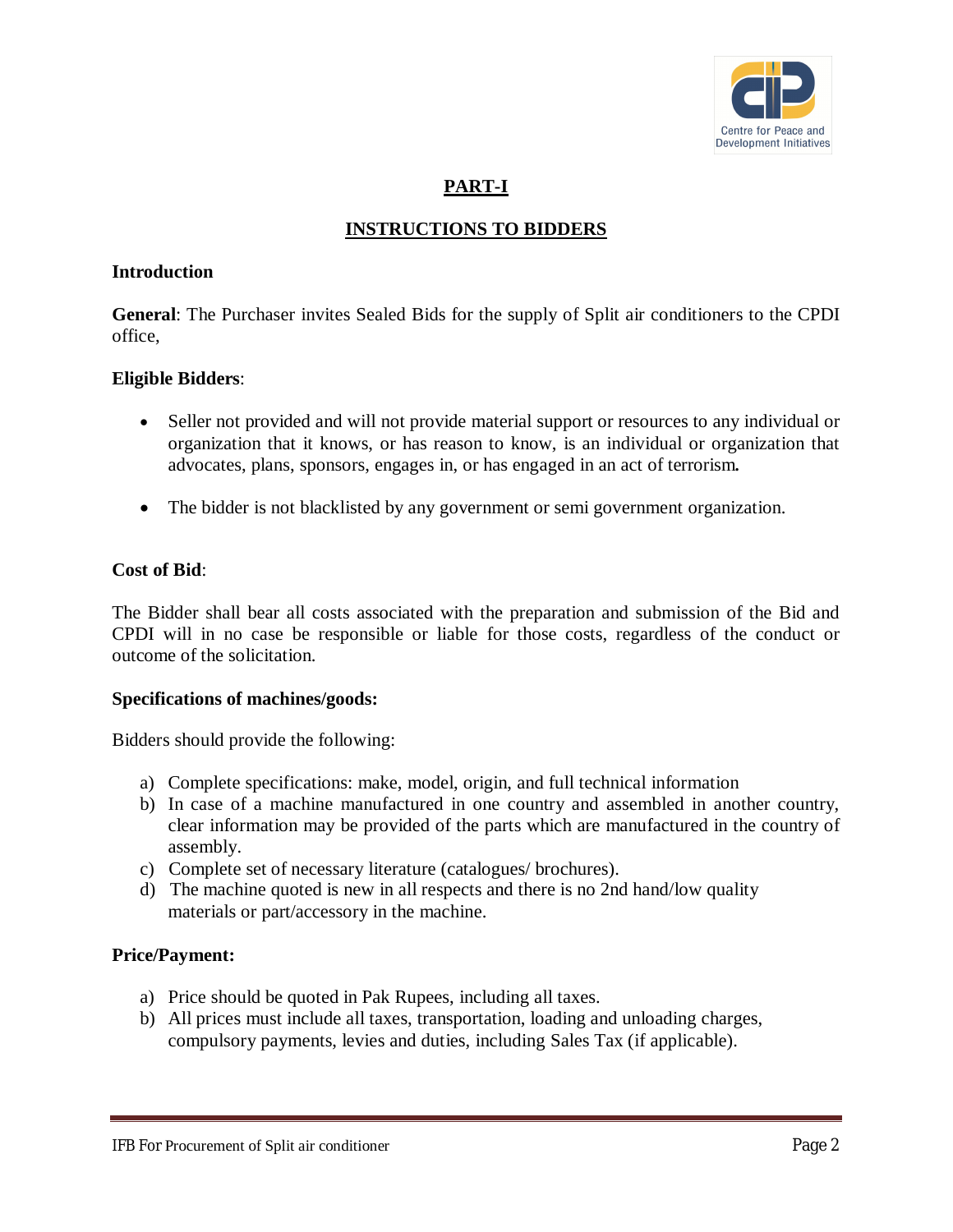

c) Payment will also be made in Pak Rupees after deduction of taxes (if applicable) within specified time mentioned in contract/purchase order.

### **Company Profile and eligibility of bidder:**

The Quotation package should comprise of following documents:

- Cover Letter
- The profile of the firm/ Company
- NTN certificate
- Authorized or registered dealership certificate
- Good track-record and references from previous clients
- Financial Proposal
- Declaration from supplier mentioned on last page of this document (PART VII)

**Contract**: Fixed price contract.

- Issuance of this solicitation does not constitute an award commitment on the part of CPDI or does it commits to pay for any costs incurred in the preparation or submission of a quotation,
- **Fulfilling the requirement of this IFB document section PART III, IV and V is mandatory.**

#### **Financial Quotation:**

The Offeror should provide a financial budget in accordance to the quotation; The detailed budget should be made in Pakistani Rupees, inclusive of all applicable taxes and duties. **Prices must be valid for at least 60 calendar days from the last date of submission of Quotation.**

The Offeror are requested to submit a quotation directly responsive to the terms, conditions, specifications, and clauses of this invitation for bid (IFB). Quotation not conforming to this IFB may be categorized as unacceptable, thereby eliminating them from further consideration.

**The Offeror are required to submit call deposit in shape of Pay order or Demand draft which should be 2% of the total offered price. The call deposit should be in name of CPDI. The Quotation without original call deposits will not be considered. Please also note that call deposit should be valid for at least bid validity period.**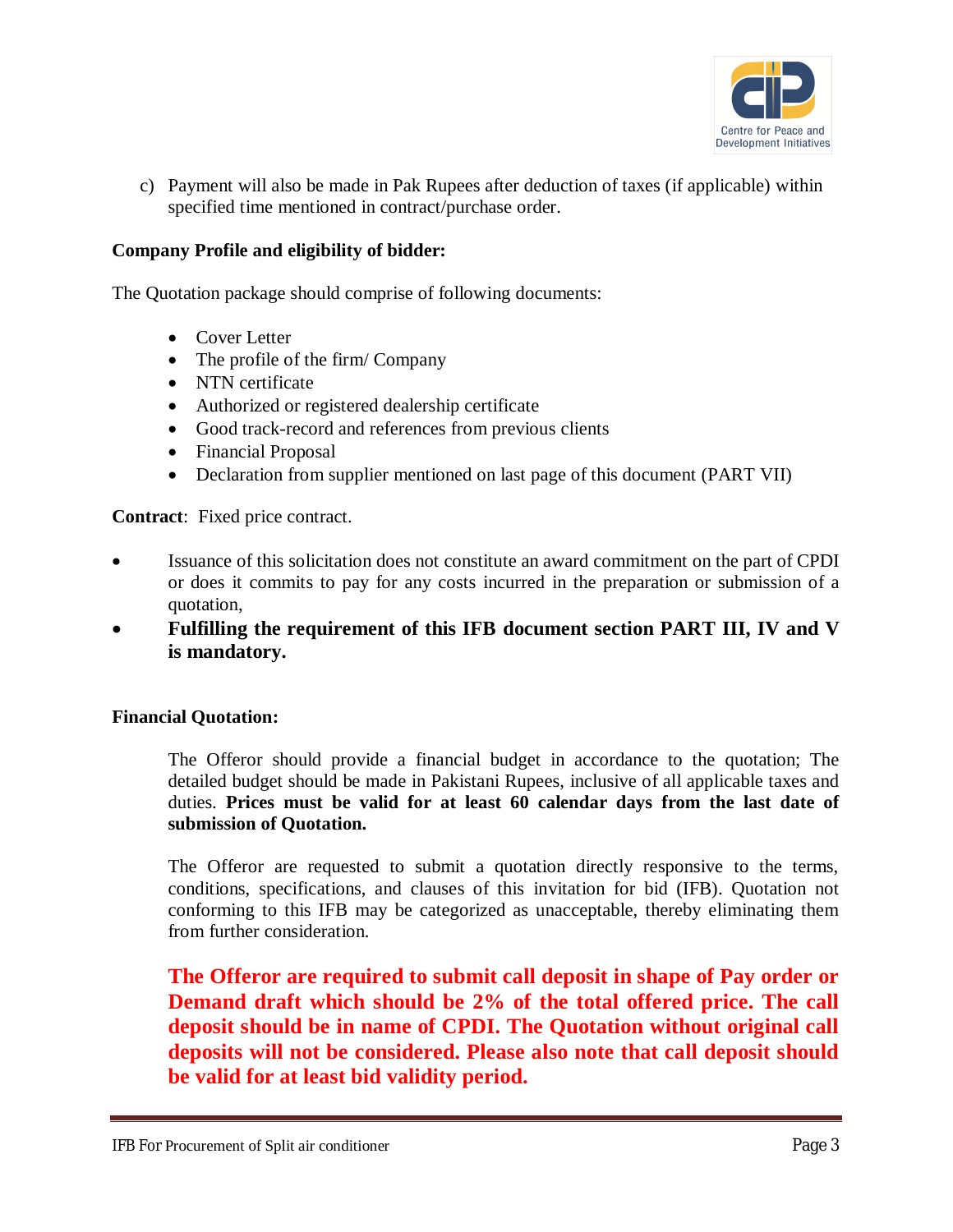

## **PART-II**

### **SPECIAL TERM AND CONDITION**

**Delivery & Installation** shall be made within 15 days after receipt of signed purchase order/contract. Extension in period of delivery can be given on reasonable grounds. All the expenses incurred during the transportation and installation of AC will be the responsibility of supplier.

**Delivery and installation of Split Air Conditioner shall be made to Multan, Bahawalpur, Muzaffargarh, and Lodhran. (Detail address will be conveying at the time of signing contract).** 

- **Liquidated Damages** (LDs): as liquidated damages, a sum equivalent to 1 percent of the delivered price of the delayed goods for each week of delay until actual delivery, up to a maximum deduction of 10 percent of the delayed goods Purchase Order price. Once the maximum is reached, the purchaser may consider termination of the Purchase Order.
- CPDI reserves the right to amend this Invitation for Bids (IFB) upon written notice to bidders and/or through advertisement in newspapers or on official CPDI website.
- CPDI have the right to reject all or any bid, without assigning any reason.
- The suppliers must quote only one option for each item with its price and detailed specs. As per requirement.
- Tender committee reserves the right to increase or decrease the quantity, if required.
- The proposed contract is expected to be awarded tentatively in month of July 2014, after the solicitation and award process is completed by the Award Committee. Please note that all procurement and delivery process is expected to be completed within minimum possible time.
- Supplier must not be engages in any corrupt, fraudulent, collusive or coercive practices including but not limited to applying/bidding by multiple names/companies. If any bidder is found to be involved in such practices his/her bid may be rejected.
- The bidding will be conducted through competitive process,
- Organization reserves the right to accept or reject any part or entire tender without assigning any reasons.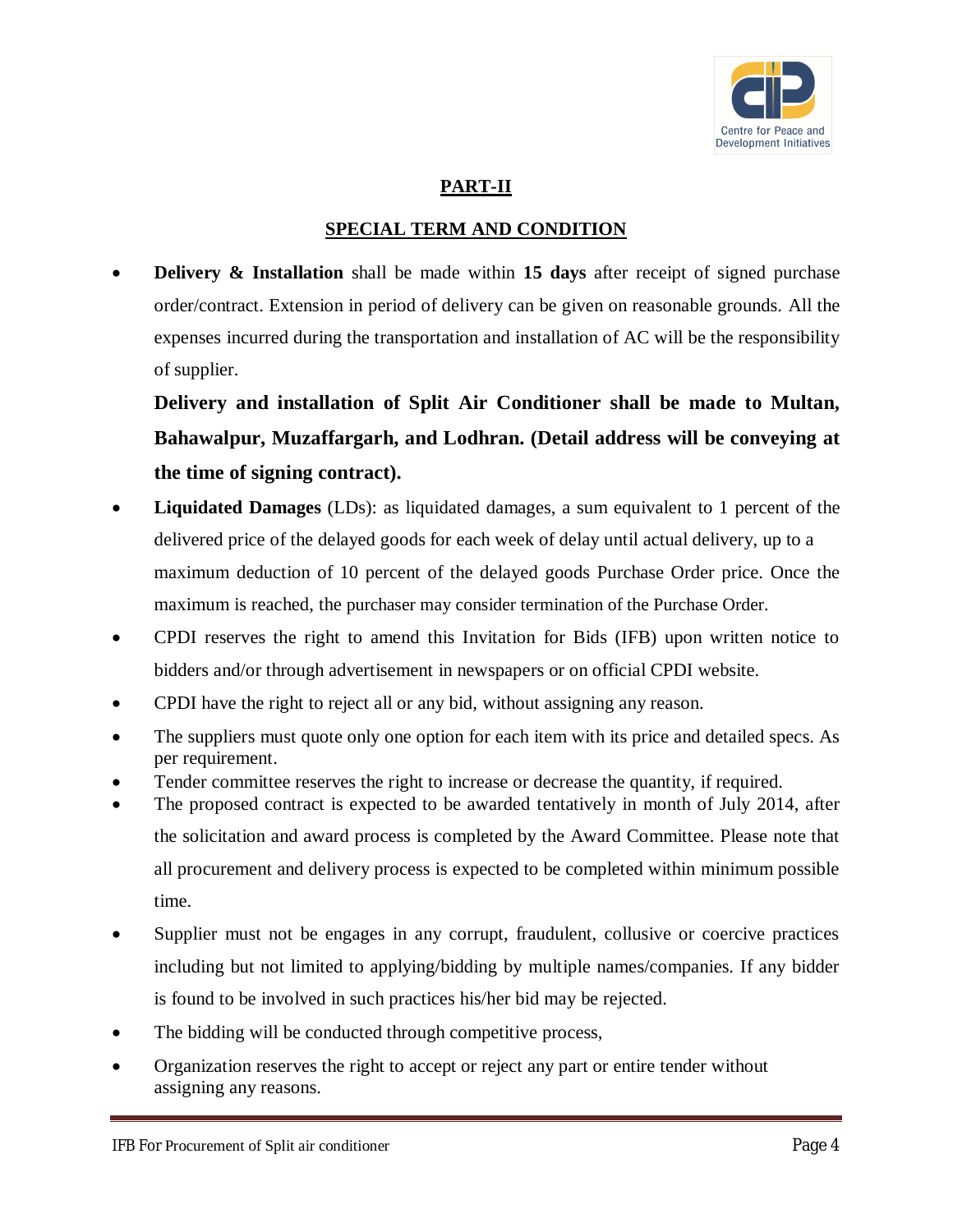

- An agreement will be signed with successful bidder(s) for timely supply of appropriate quality items and method of payment.
- Bids shall be valid for a period of 60 days after the deadline of bid submission.
- Bids received after the deadline of the submission will be rejected,
- The bids must be properly sealed with company stamp,
- Unsealed bids or bids received through emails will be simply rejected.
- Sealed Bids must be delivered to the below mentioned office address on or before **1700 Hours on 20th July 2014**. Late bids shall be rejected.

**Contact Person: Procurement Unit**

**Name of Office: Centre for Peace and Development Initiatives (CPDI)**

**House # 370, Street # 75, Sector E-11/3, MPCHS Islamabad**

**Telephone: 051-2375158-59**

**E-Mail: haroon.rashid@cpdi-pakistan.org**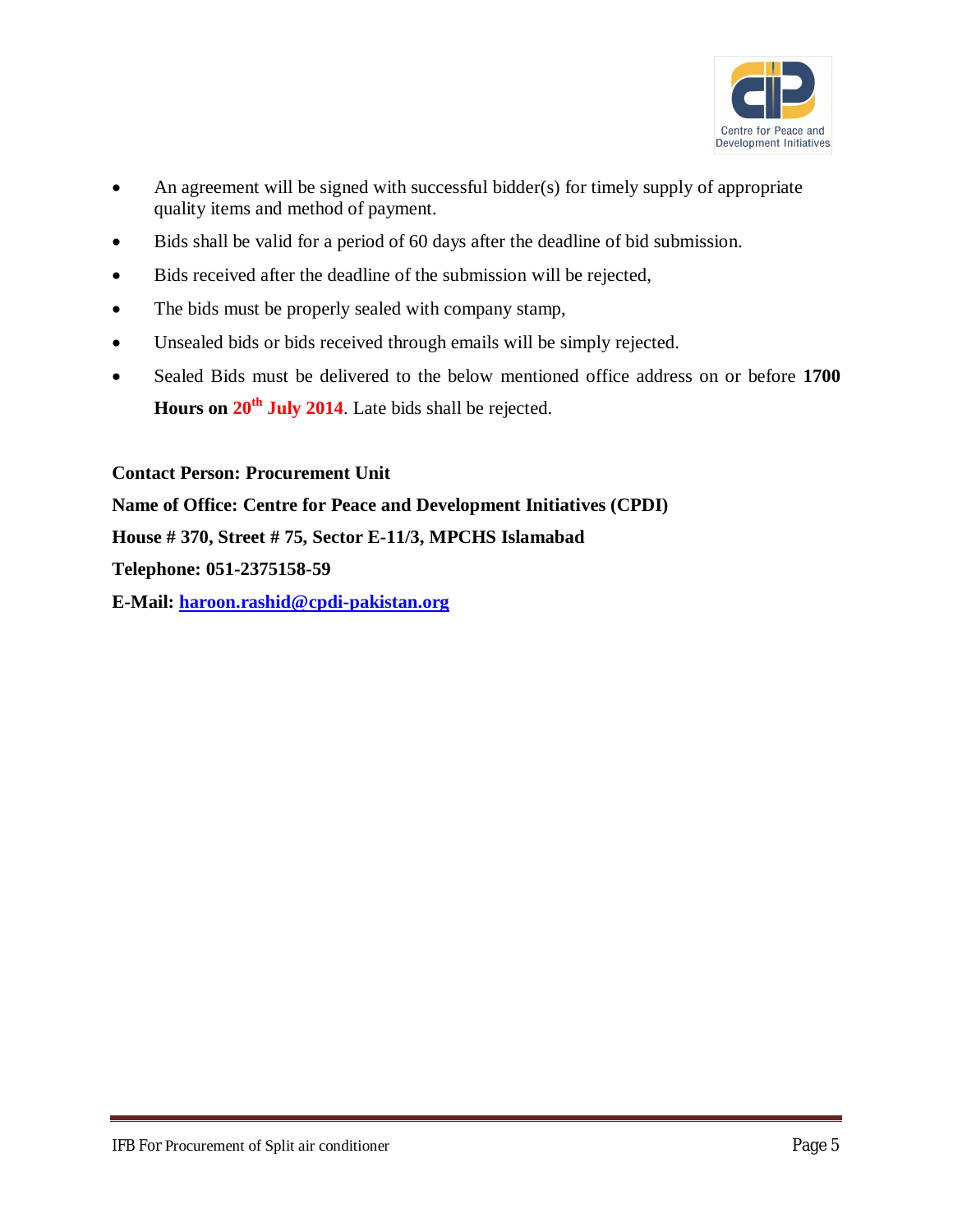

## **PART-III**

# **TECHNICAL INFORMATION:**

| S# | <b>Item &amp; Description</b>                                                                                                                                                                     | Quantity | Unit           | Unit<br>Rate | Rate<br><b>Including</b><br>GST, |
|----|---------------------------------------------------------------------------------------------------------------------------------------------------------------------------------------------------|----------|----------------|--------------|----------------------------------|
| 1  | <b>Branded Split Air Conditioners</b><br>2 Ton (24000 BTU/H) Wall Mounted Split<br>Unit, Split AC indoor and outdoor unit and<br>with all necessary accessories and<br>equipments.                | 6        | N <sub>o</sub> |              | <b>Taxes</b>                     |
|    | <b>Branded Split Air Conditioners</b><br>1.5 Ton (1800 BTU/H) Wall Mounted<br>$\bullet$<br>Split unit, Split AC indoor and outdoor<br>units and with all necessary accessories<br>and equipments. | 6        | N <sub>o</sub> |              |                                  |
|    | Complete delivery, installation and<br>commissioning of Split AC at require sites.<br>3 Years Compressor and One Year Parts<br>$\bullet$<br>and Service Warranty                                  | 12       | N <sub>o</sub> |              |                                  |

### **Delivery, Installation, Warranty & After Sale Service:**

The bidder shall provide the following:

- a) Delivery and installation will be the responsibility of supplier at required,
- b) If any delivery and installation charges apply it should be mentioned in the quotation.
- c) The selected supplier will hand over all Split air conditioners in working conditions.
- d) Warranty for a maximum possible period and free of cost after sale service during the warranty period, if any fault/defect occurs in the machine during the warranty period, it will be done/replaced by the Suppliers at their own risk and cost.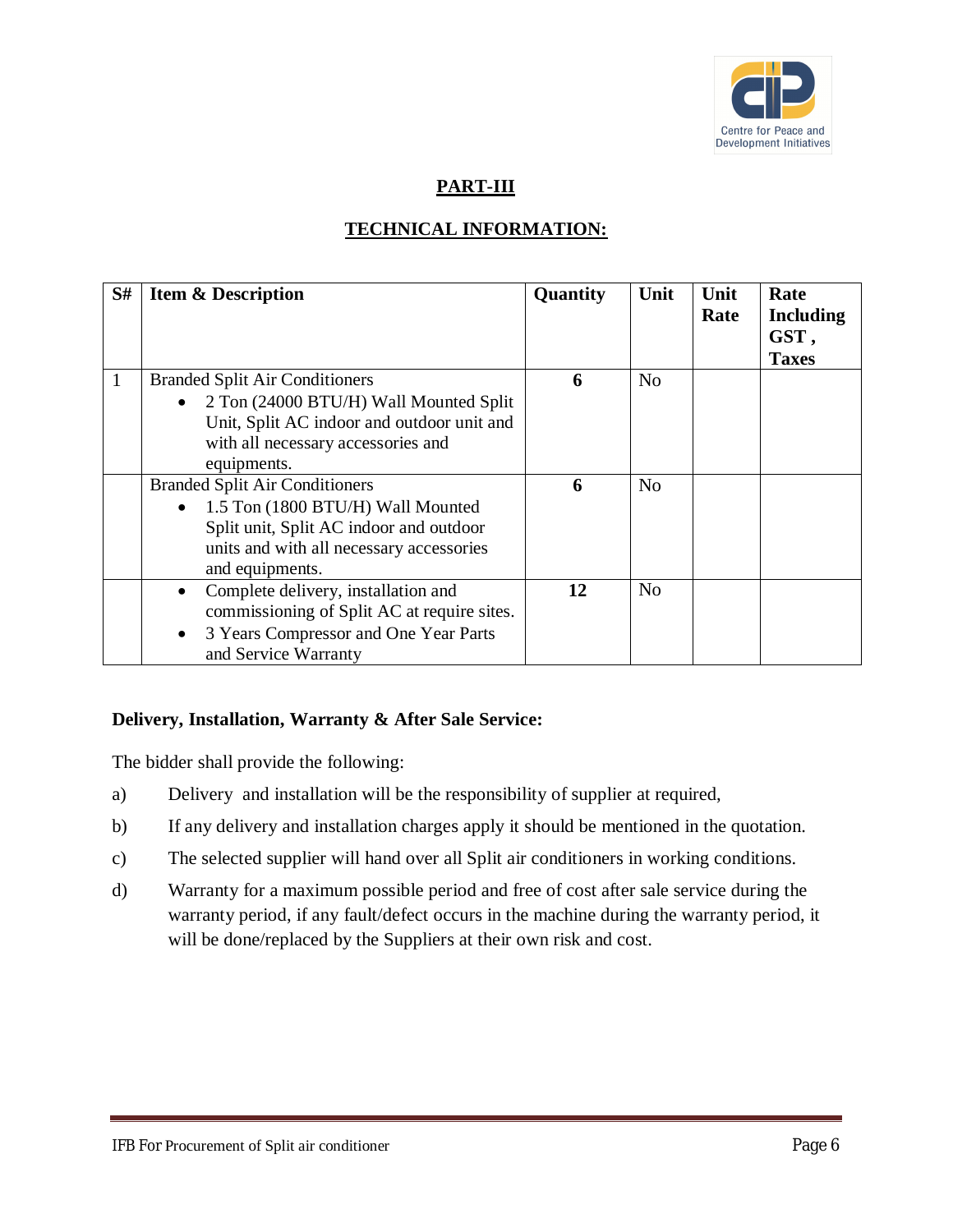

# **PART-IV**

### **Evaluation Criteria for Split air conditioners**

| #            | <b>Selection Criteria</b>                                                   |     |
|--------------|-----------------------------------------------------------------------------|-----|
| $\mathbf{1}$ | <b>Criteria</b>                                                             |     |
| 1.1          | Delivery Schedule                                                           | 10  |
| 1.2          | Warranty / After Sale Services                                              | 10  |
| 1.3          | Technical evaluation                                                        | 10  |
| $\sqrt{2}$   | <b>Financial Criteria</b>                                                   |     |
| 2.1          | Financial (Price): All prices must be quoted in PKR, inclusive of all       |     |
|              | applicable taxes and duties. Prices must be valid for 60 days from the last |     |
|              | date of submission for proposal.                                            | 70  |
|              | <b>Total Maximum Score</b>                                                  | 100 |

#### **Key Points in evaluation of Quotation:**

- To assist in the evaluation of quotation, the Award Committee may, at its discretion, ask any applicant for a clarification of its quotation which shall be submitted within a stated reasonable period of time. Any request for clarification and all clarifications shall be in writing. If applicant does not provide clarifications of the information requested by the date and time set in CPDI request for clarification, its quotation may be rejected,
- CPDI shall use all the factors, methods and criteria defined in the evaluation criteria to evaluate the bids of the Bidders and any specialist contractors. CPDI reserves the right to waive minor deviations in the evaluation criteria if they do not materially affect the capability of a Bidder to perform the contract.